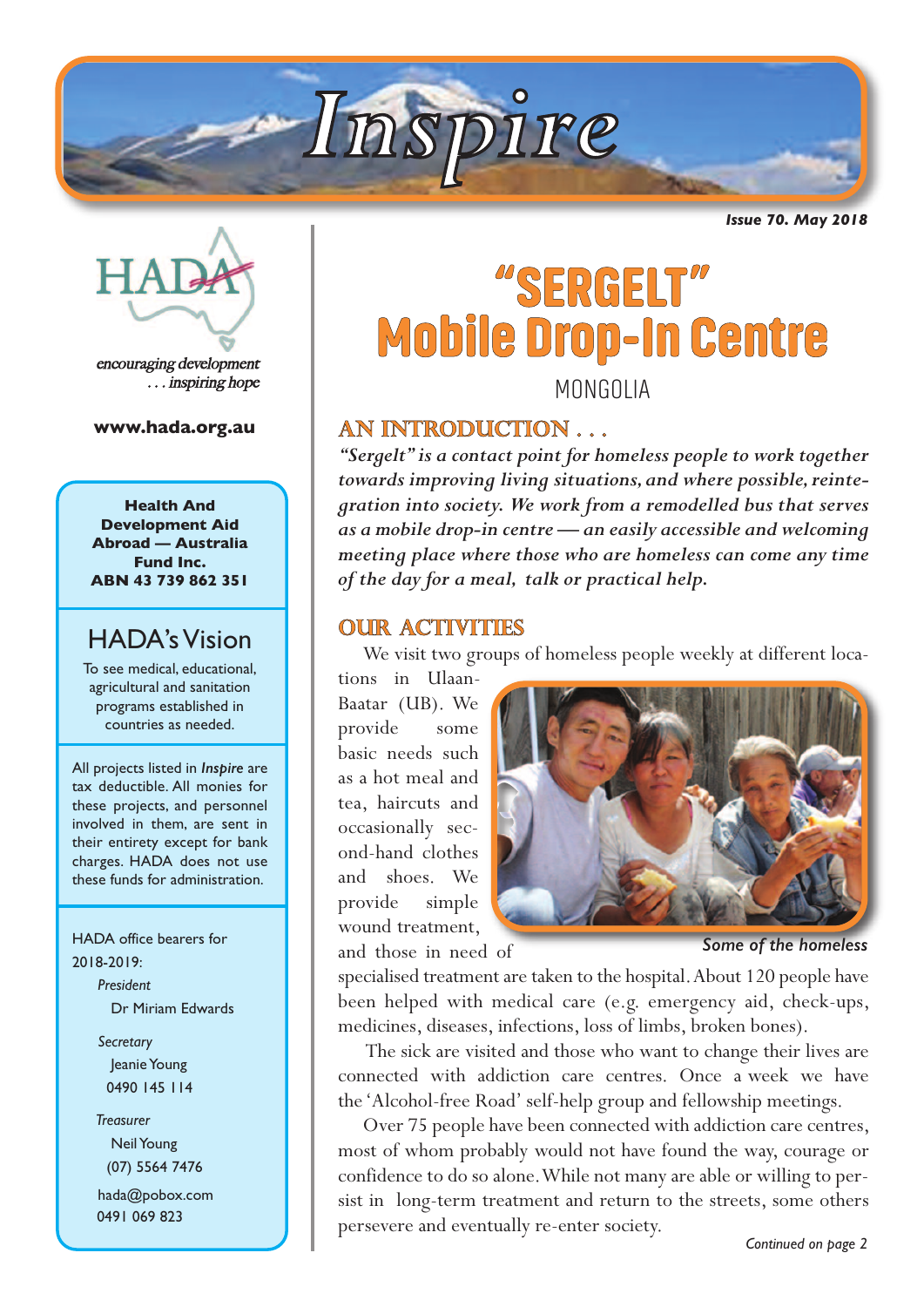addiction care centres.

the team's development.

psychologist who focuses mostly on the homeless women. Both Ganaa and Enkhee link contacts with

I am from the Netherlands, and have been in Mongolia since 2011. I am the project leader, responsible for overseeing the venture, our vision and

*~ Corrie van der Esch*

 Volunteers have come and gone, though several are still involved. All expressed that they have gained a better understanding of homelessness and addiction.We have good cooperation from "Enerel Hospital", the only hospital in UB that gives medical attention to the vulnerable in society.

#### **THE NEW AND ENTHUSIASTIC TEAM**

Bulgaa (L) experienced homelessness and alcohol addiction for many years. He now uses his experience to reach out to those who are still on the streets and stuck in addiction. He is also our team manager and oversees the involvement of volunteers together with myself. Bulgaa helps lead our'Alcoholfree Road' self-help groups. Enkhee (next to Bulgaa) has a good raport with our contacts.Besides concentrating on the sick, he organises the fellowship meetings. Ganaa (R) is a

# **Syke Street Compound Expanding Early Childhood Education**

#### SIERRA LEONE

THE importance of Early Childhood Education<br>
(ECE) is globally recognised as a foundation for future learning and as a nation-building tool for



developing countries. The Orthodox Mission in Sierra Leone has responded to this call in both rural and urban western districts of the country.

The Orthodox Mission is excited to announce the addition of early childhood services to be built at Syke Street (situated in the capital city of Freetown).The Mission has recently negotiated a 45-year lease agreement with Freetown City Council and can begin its educational projects.The need for trained and qualified early childhood teachers and quality early childhood centres is a high priority. With the support of our donors and sponsors, our plans to expand the high quality early childhood education in Freetown, have begun.

#### **Building works**

*Continued next page* The first priority on the compound is to renovate the current buildings and add toilet blocks and a library. The second priority is to construct a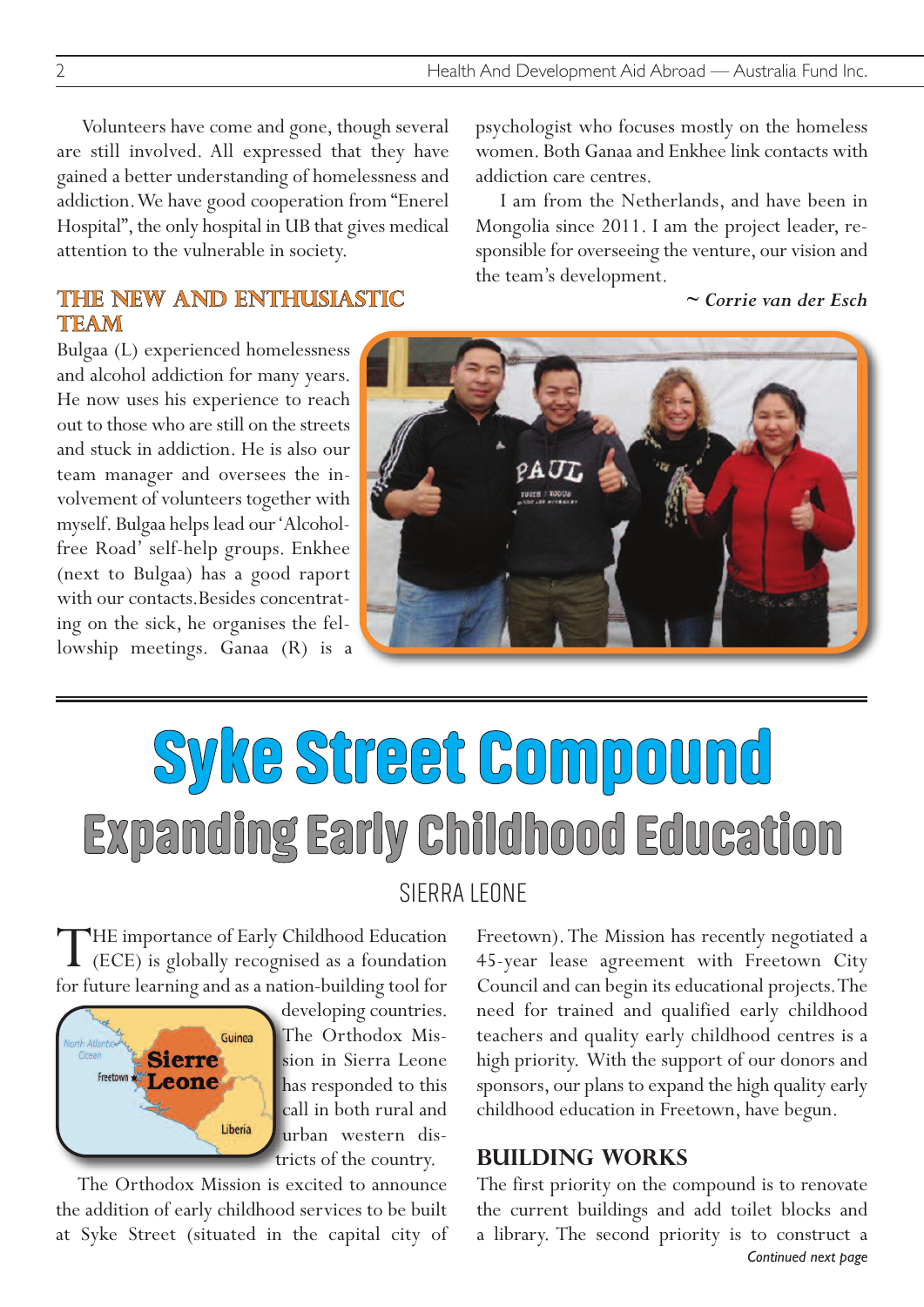new school dining hall and resident housing for volunteers.

 Current work consists of renovating the existing administration building: adding two additional toilets and an office. The first of two student toilet blocks on the property are almost finished. In addition, a new perimeter fence at the front of the compound has been completed, offering separate vehicle and pedestrian entry points.

 The Orthodox Mission will continue renovations with a facelift to the current two story building which will house the college campus and the kindergarten as well as a simulated ECE class for student teachers to observe children's learning and use the class for practical tutorials.

#### **Phase 1:College Campus and Kindergarten**

We anticipate by October 2018 the opening of a new college campus. The college will offer an entry-level Teacher Certificate (TC) program in ECE. It will specifically target school leavers giving them an opportunity to begin their teaching career.This three-year, part-time course will offer a foundational semester in general studies such as English language, literacy, numeracy,





communication and ITC.

 As students advance, they will gain a breadth of knowledge about child development, curriculum planning, teaching methodology and play-based learning as well as health and safety. They may then choose to enter the Higher Teaching Certificate at our Tower Hill college or an external Bachelor degree program. The addition of a new kindergarten and simulated classroom will offer practical field placement for students and provide opportunities for observation, planning and evaluation of quality early childhood programs.

 Graduates from our colleges will develop a depth of knowledge in early childhood, qualifying them to teach nursery, kindergarten and lower primary school children.

It is anticipated that the

kindergarten will be ready by October 2018 and cater for children's learning and development the year before formal schooling. The kindergarten will offer an enquiry-based program in a supportive and caring environment, catering holistically for children's physical, social, emotional, cognitive, moral and spiritual development.

#### *~ Dr Eleni Athinodorou*



*Dr Eleni in front of the administration building*

**Dr Judith Goh AO, Manager of Medical Training in Africa and Asia [AFR-010] running with the baton for the Commonwealth Games.**

**Photo taken by Darren Diseren.**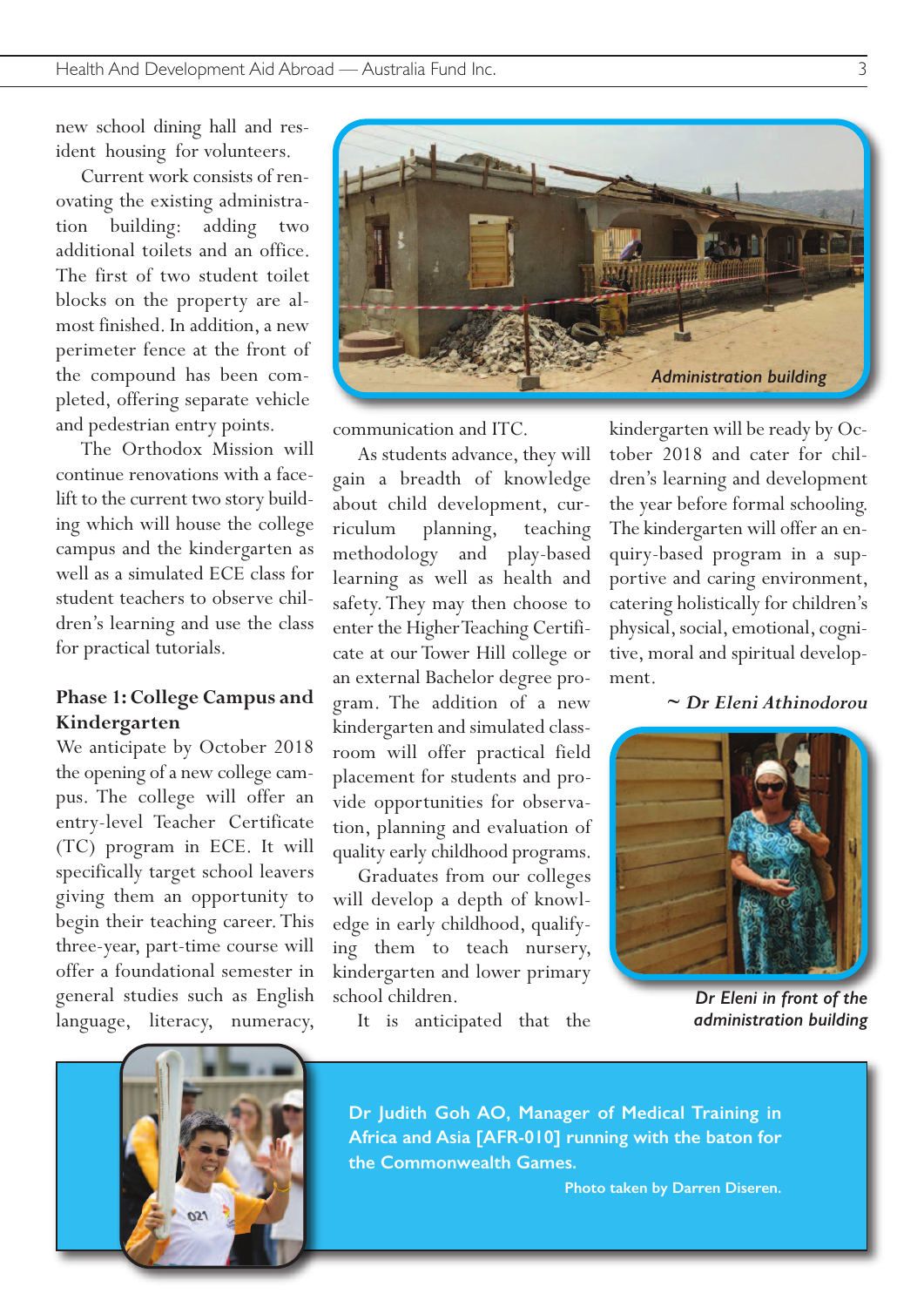# **Mustard Seed Projects** BURUNDI

OT a lot seems to have changed in Burundi in the last 12 months. The rains came this **AUCOT** a lot seems to have changed in Burundi in the last 12 months. The rains came this autumn, the typically heavy tropical downpours, and given that most of the homes are either mud or

adobe brick, and most with mud mortar, many have suffered serious damage. On the plus side it has enabled many people to plant a second crop, which will be beneficial because the spring rain arrived late, which meant that planting was delayed and most of the people continue to struggle

to provide one meal a day for themselves and their families.

#### **water and electrcity problems**

Burundi's water and power infrastructure is more than 60 years old and is not capable of providing for the population of around 11 million.All the projects are impacted by this and to make progress the situation needs to be rectified.At the

base facility, we have a small hospital. Ubuntu Clinic has three consulting doctors (plus the founder) and six trained nurses.They struggle to provide what we would consider good quality first aid or triage because of a lack of reliable electricity and running water.Water has to be car-

ried and often candles are relied on for light at night.

As a result of a review of all projects, it was evident that the provision of improved electricity supply was a top priority.To change this situation and assist the other projects a Solar Power System with

battery backup will be installed. It will mean we can dramatically improve the standard of health care in addition to providing fresh, clean water for the clinic, the homestead, and hundreds of local resi-

> dents. Due to a lack of winter and spring rain here inTasmania, the honey production season has been a poor one, so it was a struggle to gather the funds to make it happen. Nevertheless, the system will be loaded in a 40-foot shipping container and dispatched to Burundi via sea by

mid May. I will travel to Burundi and install the solar array on the roof of the clinic which should be straight forward, as it will be a plug and play installation having been fully commissioned before it leavesTasmania.

#### **biogas project**

Our Biogas Project continues to create huge interest at government level with regular visits to the

> site to spread the knowledge and awareness of how easy it is to create a clean cooking fuel from cow manure. We continue to search for ways that will enable the everyday person to benefit from this technology and hopeful that the project will continue to have a high profile and be considered for

World Bank project funding across the country.

Whilst life is a struggle for the people they continue to have faith that tomorrow will be a better day, and Lord willing, we will be able to continue to encourage them that this will be so.

*~ DesWillmott*

**Health And Development Aid Abroad PO Box 733, Ashmore City, Qld 4214, Australia**

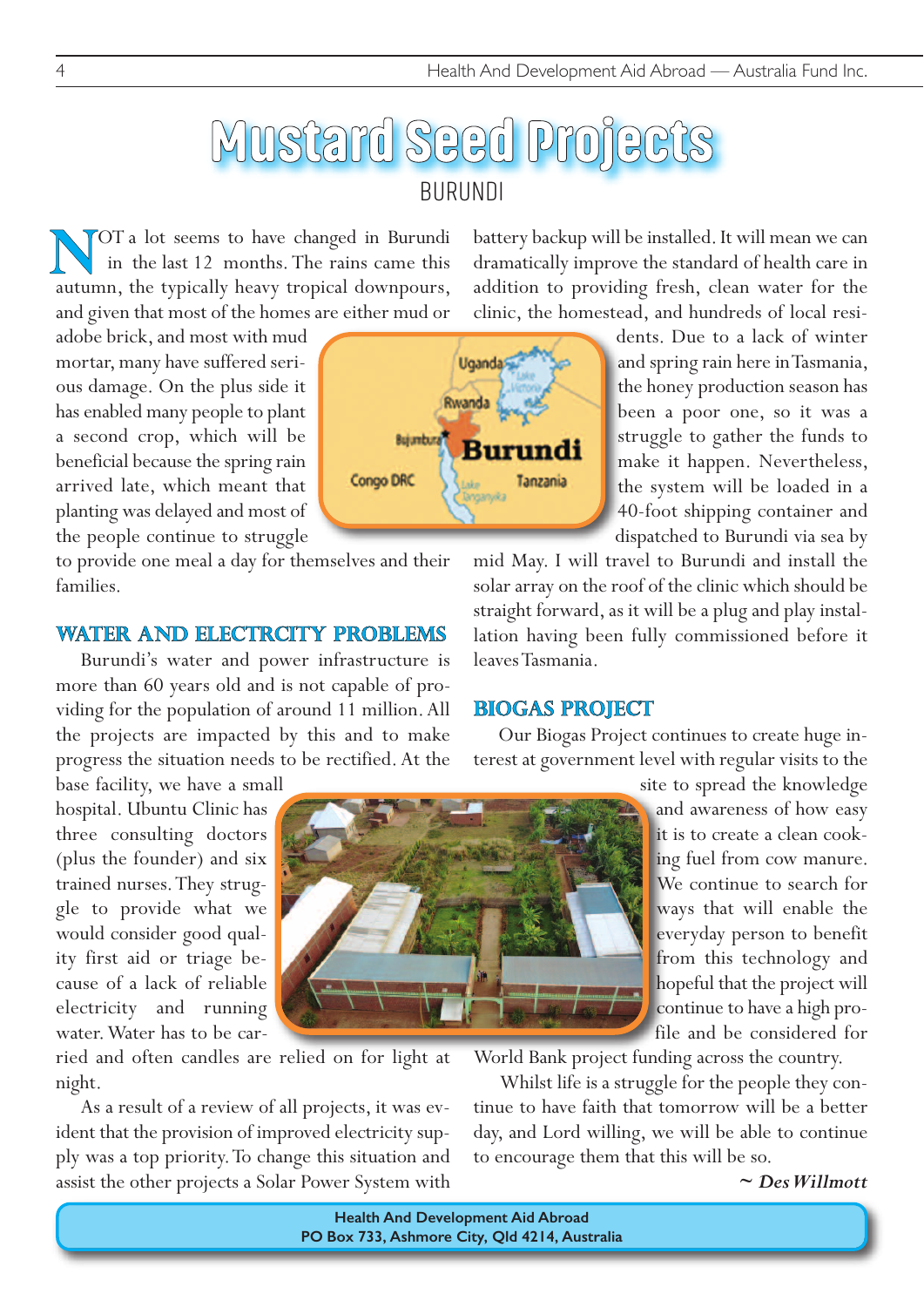# **Current HADA Projects**

All projects listed are approved for tax deductibility  $\sum_{\text{enconaging development}}$ 



... inspiring hope

#### *AFGHANISTAN*

#### **NOOR-Ophthalmic Technician Training Program**

Manager: Liz Green

• Providing training for the treatment of eye conditions [AFG-010]

#### *AFRICA and ASIA*

#### **Medical Training in Africa and Asia** Manager: Dr Judith Goh

• Training African and Asian doctors in treating women with genital tract fistula [AFR-010]

#### **Library Aid International Inc**

Manager: Peter Cunningham

• Providing books for schools to improve educational outcomes and life opportunities. [AFR-011]

#### *BANGLADESH*

#### **New Hope Ministry Bangladesh Trust** Manager: Warwick Lloyd

- **• Rural project** to help orphanage self sufficiency [BGD-010]
- **• Multi-Purpose Educational Buildings** [BGD-012]

#### *BURUNDI*

#### **Mustard Seed Projects**

Manager: Des Willmott

Meat chickens, fish farming and biogas projects [BDI-010]

#### *CAMBODIA*

#### **Siem Reap**

Manager: Jonathan and Heleen Wolters

- **• Bridge of Hope:** Working with families and communities to prevent children at risk becoming street children (or sold/ ending up in prostitution). [KHM-010]
- **• Family Sponsorship** [KHM-018]

#### **Good Neighbours Pre-School**

Manager: Julie and Will Fowles

• A pre-school for disadvantaged children [KHM-013]

#### *CHINA*

#### **Hope Of Tomorrow**

Managers: Daniel and Irene Kim [CHN-014]

Giving hope to the blind [CHN-013]

#### *INDIA*

**Maxton Strong Orphanage School** Manager: Rick Shipway [IND-014] Manager: Clifton Shipway [IND-015]

• Kindergarten Construction: to provide suitable education facilities for early learners [IND-017]

#### **Maxton Strong School Staff Accommodation**

• Building accommodation for school staff [IND-018].

#### *IRAQ*

#### **Sulaymaniyah, Kurdistan Optician Training Centre**

• Apprenticeship program for opticians [IRQ-010]

#### *KAZAKHSTAN*

#### **HADA, Astana** Manager: David Pichotta [KAZ-013]

- **• Alcoholism**: Education, literature, and support groups for alcoholics and their families [KAZ-010]
- **• Open Doors Community Centre**: a place to gain employable skills and life skills for young adults, couples and parents [KAZ-011]
- **• Valueology**: assisting schools by providing materials, and teaching values to teenagers [KAZ-012]

#### *MONGOLIA*

#### **Good Neighbor Society, UlaanBaatar** Manager: Tsegmid Delgermaa

• Family Development Program [MNG-010]

#### **Good Neighbour Society — Mobile Drop-In Centre**

Manager: Corrie van der Esch [MNG 019] • Assist homeless people in Ulaan-Baatar [MNG-018]

#### **Elio Day Care Centre**

• A preschool for children in a poverty stricken area [MNG-020]

#### *NEPAL*

#### **ACN Health Promotion**

Manager: Dr Julie Lincoln [NPL-011]

• Providing access to safe drinking water and toilets, improve knowledge of hygiene/ sanitation, nutrition and preventable diseases [NPL-012]

#### *PAPUA NEW GUINEA*

#### **PK4 Haus Pikinini Orphanages Development**

- Manager: Donna Harvey-Hall
- Building orphanages to create a positive, loving environment for abandoned and neglected children [PNG-010]

#### *SIERRA LEONE*

#### **Syke Street School**

Manager: Dr Themi Adamopoulo

• Providing school canteen, medical clinic, and toilets [SLE-013]

#### **PK4A Orphanages Development**

• Building orphanages to create a positive, loving environment for abandoned and neglected children. [SLE-012]

#### *SOUTH AFRICA*

#### **My Father's House Worceste**r

#### Manager: Jan Buchanan [ZAF-011]

**• Community Centre** for vulnerable teenagers [ZAF-010]

#### *UGANDA*

#### **Grace Care Child Program**

#### Manager: Emmanuel Kanuli

• To build classrooms for orphaned/ disadvantaged children [UGA-020]

#### *VANUATU*

#### **Victory School of Hope**

To build new classrooms for school in Blacksands community [VUT-010]

#### *ZAMBIA*

#### **Oasis Care Project, Ndola**

- Manager: Lainah Phiri [ZMB-013]
- **• Market garden** for orphanage [ZMB-010]
- Gardeners: Benson and Alison [ZMB012]

#### *DISASTER RELIEF*

- Bangladesh floods [DIS-000]
- Help for Syrian refugees [DIS-010]

#### *WHERE MOST NEEDED*

The board will allocate these funds to projects in most need [WMN-010]

## Please visit the HADA website www.hada.org.au